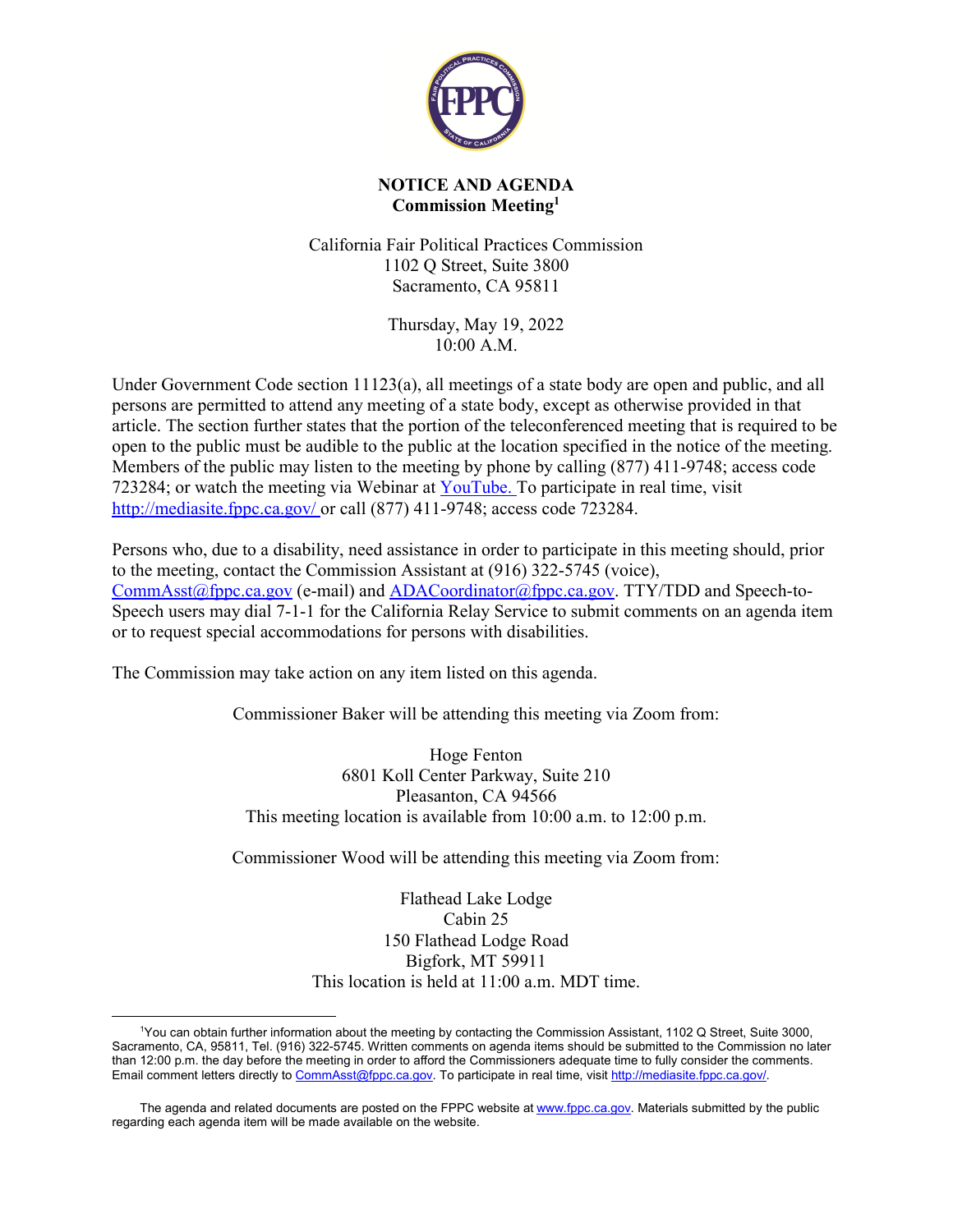#### **Welcome**

Richard C. Miadich, Chair

#### **Public Comment**

**1. Public Comment for Items not on Agenda**. During this comment period, any person is invited to speak on any topic that is not listed on this agenda. Action may not be taken on any matter raised during this public comment period until the matter is specifically listed on a future agenda. Those who wish to comment on an item that has been listed on this agenda may comment when that item has been opened for consideration by the Commission and before any action is taken.

## **Approval of Commission Minutes**

# **2. Approval of April 2022 Commission Hearing Minutes.**

#### **Consent Calendar 3-4**

Items on the consent calendar will be taken up and voted on as a group. A Commissioner may request that an item be removed from consent, in which case it will be discussed separately in the meeting.

## **Campaign Late Reporter and Cash Contributions and Expenditures**

**3. In the Matter of Anthony Phan and Neighbors for Anthony Phan 2016-City Council, FPPC No. 17/054.** Staff: Bridgette Castillo, Senior Commission Counsel and Roone Petersen, Special Investigator. Anthony Phan was a successful candidate for Milpitas City Council in the November 8, 2016 General Election and was re-elected in the November 3, 2020 General Election. Phan is currently a member of the Milpitas City Council. Neighbors for Anthony Phan 2016-City Council (Committee) was Phan's candidate-controlled committee in 2016. Johnathon Le was the named treasurer through 2016. In 2017, Phan was the Committee treasurer. In this matter, Phan and the Committee failed to properly report a loan, in violation of Government Code Section 84211, subdivisions  $(f)$ ,  $(g)$  and  $(k)$  (1 count), impermissibly received and made expenditures of cash over \$100, in violation of Government Code Section 84300, subdivisions (a), (b) and (c) (1 count), and failed to properly disclose required contributor information on campaign statements, in violation of Government Code Section 84211, subdivisions (f)(3) and (f)(4) (1 count). **Total Proposed Penalty: \$15,000.**

# **Default Proceedings Default Proceedings Requesting Commission Action**

**4. In the Matter of Friends of H. Fangary for Hermosa Beach City Council 2013, H. S. Fangary for City Council 2017, Dina Fangary, and Hany S. Fangary; FPPC No. 18/005.** Staff: Theresa Gilbertson, Senior Commission Counsel. Hany S. Fangary was a successful candidate for the 2013 and 2017 elections for City Council. H. Fangary for Hermosa Beach City Council 2013 and H. S. Fangary for City Council 2017 were Fangary's candidate-controlled committees. Dina Fangary served as the Committee's treasurer. The 2013 Committee, Fangary, and Fangary failed to timely file eight semi-annual campaign statements, in violation of Government Code Section 84200 (1 count) and failed to timely file two pre-election campaign statements, in violation of Government Code Sections 84200.5 and 84200.8 (2 counts). The 2017 Committee, Fangary, and Fangary failed to timely file a pre-election campaign statement, in violation of Government Code Sections 84200.5 and 84200.8 (2 counts), failed to timely file six semi-annual campaign statements, in violation of Government Code Section 84200 (1 count),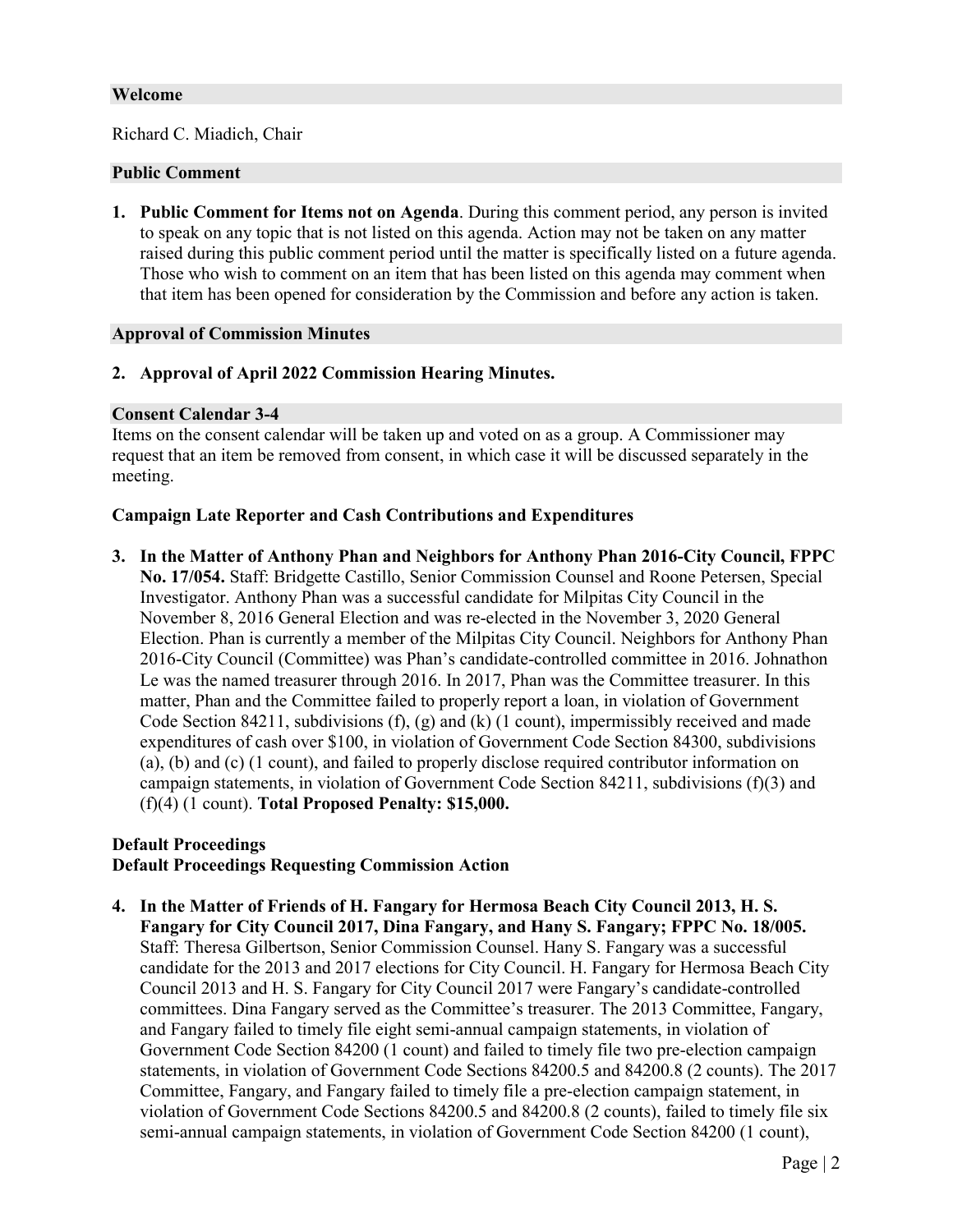failed to utilize a single, designated campaign bank account for all contributions, in violation of Government Code Section 85201 (1 count), and failed to include complete disclosure on a mass mailing, in violation of Government Code Section 84305 (1 count). **Total Proposed Penalty: \$24,000.**

## **General Items 5-11**

**5. Prenotice Discussion of Proposed Regulatory Changes Specifying the Duties of Filing Officers and Requirements for Referrals.** Staff: Toren Lewis, Commission Counsel. Staff presents proposed amendments to Regulations 18115 and 18360, concerning the duties of filing officers under Act and requirements for referrals to the Enforcement Division. The proposed regulations and amendments are presented for discussion and direction by the Commission and will be presented for adoption at a subsequent meeting.

## **Staff Memo Proposed Amendments to Regulation 18115 Proposed Amendments to Regulation 18360**

**6. Prenotice Discussion of Cryptocurrency Regulation.** Staff: Zachary W. Norton, Senior Commission Counsel. Discussion of the use of cryptocurrency to make campaign contributions. The Commission will consider directing staff to draft amendments to Regulation 18215.4, which currently prohibits making or receiving a contribution in cryptocurrency.

# **Staff Memo**

**7. FY 2021/2022 Third Quarter Expenditure Report.** Staff: Loressa Hon, Chief of Administration.

#### **Staff Memo**

# **8. Committee Updates. Law and Policy Committee Update.**

**9. Legislative Update.** Staff: Lindsey Nakano, Senior Legislative Counsel. The Commission will review and discuss potential sponsored and other legislation. The Commission will provide direction on future legislation to be sought by the agency.

# **Legislative Update**

# **10. Executive Staff Reports.**

Enforcement Division. Angela Brereton, Chief. Audits and Assistance Division. Shrdha Shah, Chief. Legal Division. David Bainbridge, General Counsel. Administration and Technology Division. Loressa Hon, Chief. Executive Director Update. Galena West, Executive Director.

#### **Executive Staff Report**